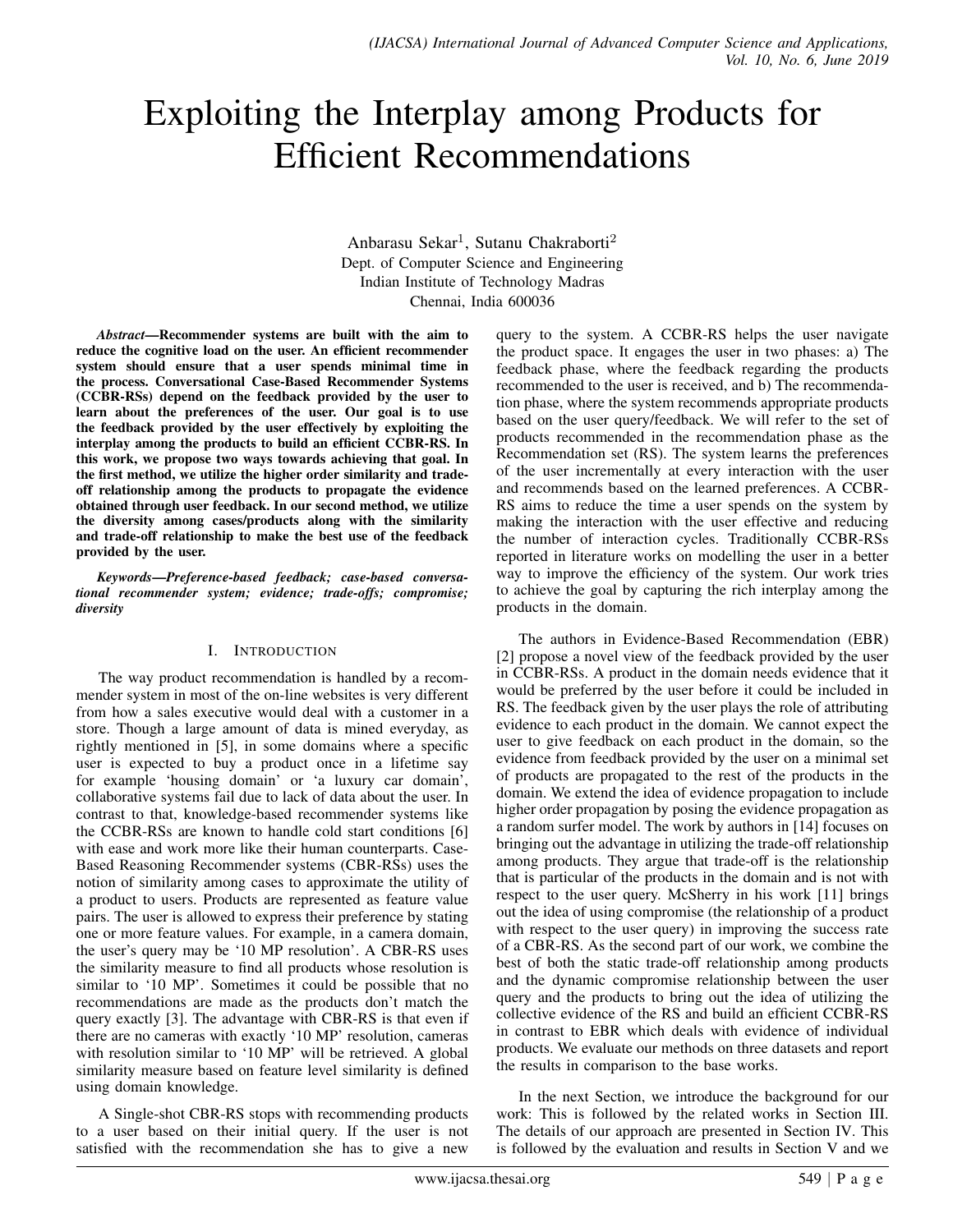conclude in Section VI.

### II. BACKGROUND

In this section, we go into the details of the background and set the context for our work before we move on to the related works.

## *A. Case Representation and Approximation of Utility*

We work in the context were the cases/products are from the same domain. For example a camera domain has only cameras in it. Each product, is represented as a fixed set of features/attributes with values corresponding to each of the features. In domains like motorcycle, the features of the domain can be categorized into More is Better (MIB) and Less is Better (LIB) [12]. For example, the feature 'Mileage' is an MIB feature. Given two motorcycles with similar feature values, people often tend to choose the motorcycle with higher 'mileage'. In contrast, 'price' is an LIB feature. Given two motorcycles with similar feature values, people often tend to choose the motorcycle with lower 'price'. If the query is '5000 \$' motorcycle, then any motorcycle with the price less than or equal to '5000 \$' may be deemed useful to the user. The higher the price above '5000 \$' the lower the utility. Had the query been '100 horse power'(MIB feature), then any motorcycle with more or equal horse power would be deemed useful to the user and lesser the value the less useful it is. The feature values are normalised appropriately such that for an MIB feature the highest value is set to 1 and the lowest value is set to 0; for an LIB feature the highest value is set to 0 and the lowest value is set to 1. The score a product would receive is given in equation below where  $Q_i$  stands for query value of feature  $i$  and  $P_i$  stands for the value of feature  $i$  of product  $P$ .

$$
lsim(Q_i, P_i) = \begin{cases} 1, & \text{if } P_i \ge Q_i \\ \frac{P_i}{Q_i}, & \text{otherwise} \end{cases}
$$
 (1)

A global similarity measure based on a Multi-attribute utility theory (MAUT) [7] is used to approximate utility. The similarity of a product to another product is the average of feature level similarities. If Q is the query and P is the product then the similarity between them is given in the equation below, where *lsim* is as given in (1).

$$
sim(Q, P) = \frac{\sum_{i \in Attributes} lsim(Q_i, P_i)}{|Attributes|}
$$
 (2)

Among a pair of products A and B, if  $A_x$  is greater than  $B_x$  for an MIB feature *x*, then product A is said to dominate product B with respect to feature *x*. Similarly, for an LIB feature *y*, product A is said to dominate product B with respect to feature *y* if  $A_y$  is less than  $B_y$ .

### *B. Preference based Feedback*

The feedback provided by the user in each interaction cycle is used to modify the query for the next interaction cycle. User ratings [15], critiquing [4] and preference based feedback [9] are the common ways in which feedback is obtained from the user. Preference-based feedback (PBF) poses a lesser cognitive load on the user compared to the other feedback mechanisms

[16]. In PBF, the user picks one product out of the *k* products recommended to her as her product of preference. The PBF is treated as the query in the next interaction cycle. The various ways in which PBF is used is explained in Section III. We restrict our focus to CCBR-RS with PBF.

## *C. Random Surfer Model*

In the first part of our work, we use the idea of utilizing higher order relationship among the products to enhance [2]. We solve our problem by posing it as a random surfer model. Assume a hypothetical cyclist Alice who keeps touring with her cycle with no specific destination. In the hypothetical world she lives, all roads are one way, no roads intersect and there is exactly one restaurant at the junction of roads and nowhere else. She keeps travelling on the road and when she encounters a junction of roads, she rests a while in the restaurant and chooses one of the roads randomly and keeps travelling. Occasionally, if she is bored she gets teleported with her bike from a restaurant to some random restaurant and starts touring again. Given a restaurant in her world, what is the probability that she would have visited the restaurant? Let *N* be the number of restaurants, *1-d* be the probability with which she teleports, *inNeighbours*<sub>I</sub> of a restaurant *I* is the set of restaurants such that for each restaurant *X* in the set there is a road from *X* to *I*. *outNeighbours<sub>I</sub>* of a restaurant *I* is the set of restaurants such that for each restaurant *X* in the set there is a road from *I* to *X*. The probability that restaurant *I* would have been visited at time step *t* is given in the equation below. At *t=0*, the probability that a restaurant is visited is *1/N*. The event of the Alice visiting each restaurant can be associated with the flow of evidence to each product in the domain, the details of which we will elaborate in Section IV.

$$
p(I;t) = \frac{(1-d)}{N} + d * \sum_{J \in inNeighbors_I} \frac{p(J;t-1)}{|outNeighbours_J|}
$$
\n(3)

### III. RELATED WORKS

### *A. Modelling User Preferences*

More Like This (MLT) [9] is an early approach that uses PBF for query expansion. The PBF in the current interaction cycle becomes the query for the next interaction cycle. In MLT all the feature values of the PBF are assumed to be indicative of the preferences of the user. The authors in [9] assert the fact that every attribute value of the PBF may not be equally desirable to the user and they propose weighted MLT (wMLT) that assigns weights to each of the features. The weight is based on the uniqueness of the feature value. For example, if the motorcycle preferred by the user is 'Air Cooled' but the rest of the motorcycles in the RS are 'Liquid Cooled' we can be more sure about the preference of the user on that feature. The feature weights model the preferences of the user and thus helps with the personalisation of the recommendations. The work by authors in [13] points out the drawback with learning feature weights independent of the other features in the domain. For the example considered above, one might have chosen 'Air Cooled' engine because the motorcycle is the cheapest of the lot. Assigning higher weights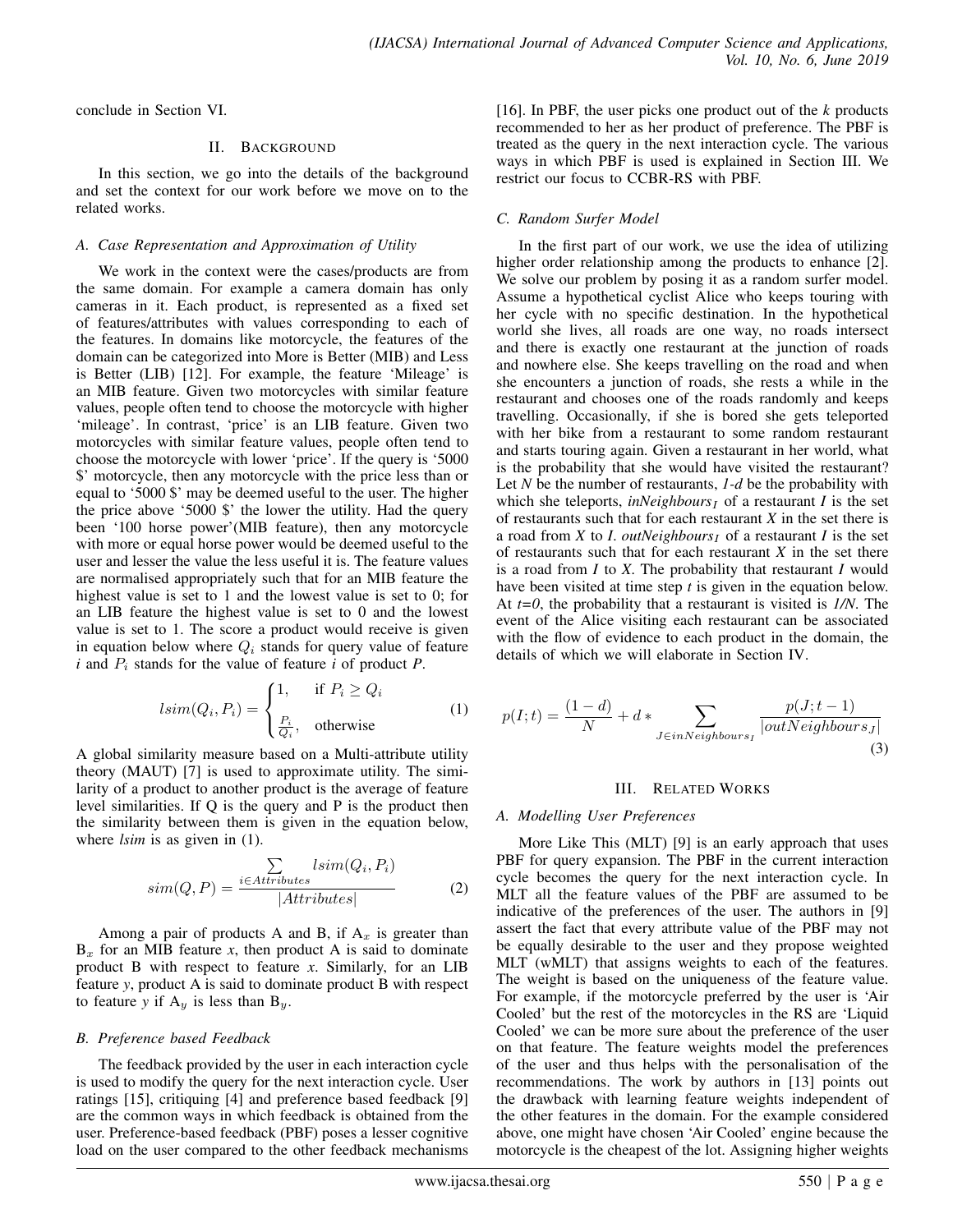TABLE I. PRODUCTS RECOMMENDED TO USER

|   | $price(\$))$ | mileage (kmpl) | top speed (kmph) |
|---|--------------|----------------|------------------|
|   | 5000         |                | $\overline{2}$   |
| B | 5000         |                | 150              |
|   | 7000         |                | 250              |

to 'Air Cooled' engine without considering the cost would not reflect the preferences of the user in an adequate manner. In [13], the authors make an assumption that the utility of PBF is greater than or equal to the utility of each of the rejected products. They use a weighted MAUT based similarity model as given in the equation below to model the utility of a product, where  $w_i$  is the weight given to feature *i*.

$$
wSim(Q, P) = \frac{\sum_{i \in Attributes} w_i * lsim(Q_i, P_i)}{|Attributes|}
$$
 (4)

Consider the example domain given in Table I. Let us consider an instance where the user is recommended products A, B and C, assume the user preferred A. We make an assumption that the utility of A is greater or equal to the utility of B and the utility of A is greater or equal to the utility of C. The assumptions can be expressed as inequalities. For illustration, the assumption that utility of A is greater than or equal to the utility of B is expressed as an inequality which is given in (5). In practice, the values are normalised and used in the inequalities. The generalised inequality is given in (6). The  $\Delta$ s represent the difference in the values and  $w_i$  represents weight of the feature *i*. The sign corresponding to the weights of LIB attributes is negative as shown in the equations. The inequalities are solved for the feature weights. The number of products recommended to the user is usually lesser than the number of attributes in the domain and hence the solutions to the feature weights form a convex region in the feature weights space. We term the region of solutions as the *preference region* of the user. One solution from the *preference region* is picked as the feature weights.

$$
-(5000 - 5000) \times w_{price} + (10 - 8) \times w_{mileage} + (120 - 150) \times w_{topspeed} \ge 0
$$
 (5)

$$
-w_{price} \times \Delta_{price} + w_{mileage} \times \Delta_{mileage}
$$
  
+w<sub>topspeed</sub> ×  $\Delta_{topspeed} \ge 0$  (6)

This model is termed Compromise Driven Preference Model (CDPM). In our work, we do not attempt to model the user by using feature weights.

### *B. Profiling Products in the Domain*

The products preferred by the users themselves are representative of the preferences of the user. The idea of profiling the products even before the recommendation could start is proposed by authors in [1]. They employ a method similar to the one used by authors in [13] to characterize each product in the domain. Their work argues that each product in the domain has prospective buyers. The prospective buyers of the product are modelled in the form of a region of feature weights in the feature weights space. They assume, for every product, their *k* most similar products as the competitors of the product. A prospective buyer of a product would assume that the utility of

| TABLE II. | <b>TRADE-OFF REPRESENTATION AND SIMILARITY BETWEEN</b> |
|-----------|--------------------------------------------------------|
|           | TRADE-OFFS                                             |

|                             | $price(\$))$       | mileage (kmpl) | top speed (kmph) |  |
|-----------------------------|--------------------|----------------|------------------|--|
|                             | 5000               | 10             | 120              |  |
| в                           | 5000               |                | 150              |  |
| ◠                           | 7000               |                | 250              |  |
|                             | 7500               |                | 275              |  |
| $T_{AB}$                    |                    |                | - 1              |  |
| $T_{AC}$                    |                    |                | - 1              |  |
| $T_{BD}$                    |                    |                | - 1              |  |
| tSim( $T_{AB}$ , $T_{AC}$ ) | $(0+1+1)/3 = 0.66$ |                |                  |  |

the product of her desire is greater than or equal to the utility of each of its competitors.

Similar to the work by the authors in [13], inequalities are formed and solved for the feature weights. The solution to the inequalities is a region in the feature weights space which the authors term as *dominance region* of the product. In the course of recommendation, the amount of overlap between the *dominance region* of a product and the *preference region* of the user is used to enrich the measure of utility of a product to the given user. The authors show that using the score from the overlap of the regions improve the efficiency of the CCBR-RS. This work is based on the predicted preference of the user and hence termed Predicted Preference Region-based Method (PPRM). We do not pre-process our data as in this work. No attempt is made to profile the individual products but the theme that the products themselves are representative of the preferences of the user is prevalent in our work too.

### *C. Trade-off based Recommendation*

Consider the products from Table I. If the user query is 'price: 5000 \$' and 'top speed: 200 kmph.' then there is no product in the domain that satisfies all the requirements of the user. If we consider product A, it fails to satisfy the 'top speed' requirement but satisfies the 'price' requirement. Likewise, product C fails to satisfy 'price' but satisfies 'top speed'. Since we are not aware of the compromise a user would be willing to make, say if we are allowed to show only two products at a time then it is desirable to recommend products A and C instead of products A and B. If products A and B are recommended and if the user is not willing to compromise on 'price' then none of the products in the current recommendation cycle satisfies the user. McSherry in [11] proposes to recommend products with varied compromises (this is called Compromise Driven Retrieval (CDR)) to improve the success rate of the recommendation system.

Compromises capture the ability/inability of the products to satisfy the requirements of the user. Even without taking the user query into account, if we compare two products say in our example products A and C, we can notice the distinguishing characteristics of each of the products. The MIB, LIB categorization helps us define the dominance relation between the features of any pair of products. Among the products A and C, A dominates C with respect to the features 'price' and 'mileage' similarly C dominates A with respect to the feature 'top speed'. If one has to choose A over C she has to compromise on 'top speed' for the gain in other features. This relation among the product pairs is termed trade-offs by authors in [14]. They define a representation for the trade-offs and a measure of similarity for a pair of trade-offs.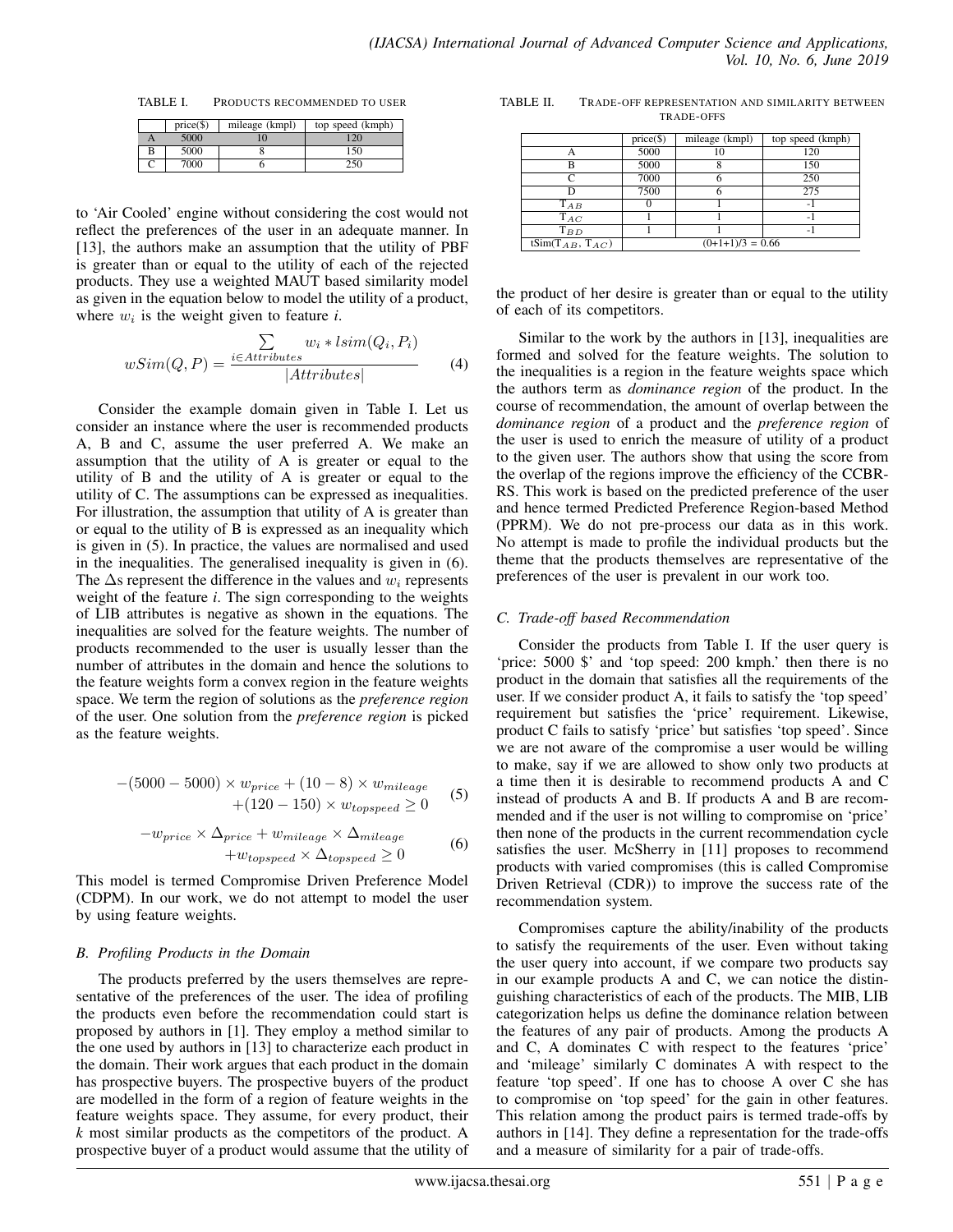Table II shows the representation of the trade-offs  $T_{AB}$ ,  $T_{AC}$  and  $T_{BD}$ . A Trade-off represents the set of features one has to compromise for the gain in another set of features in choosing one product over the other.  $T_{AB}$  represents that if one has to accept A over B she has to compromise on the feature 'top speed' for the gain in 'mileage'. The dominating feature in the product that one would be willing to accept is represented with a '1' and the dominated feature with a '-1', a feature that neither dominates nor is dominated is represented by a '0'. The similarity between a pair of trade-offs is proportional to the count of the number of matching symbols in the given pair. If T and S are the trade-offs the match/similarity between the tradeoffs is given in the equation below. 1() is an indicator function that gives a value 1 if the symbols match and 0 otherwise.

$$
tSim(T, S) = \frac{\sum_{i \in Attributes} \mathbf{1}(T_i = S_i)}{|Attributes|}
$$
(7)

The authors in [14] propose several methods, one of which uses the trade-off choices made by the user in each interaction cycle to identify the potential products of interest to the user (MLT with Trade-off Matching MLT TM). In our work, we combine the benefits of both the *trade-off* based relationship and the diversity based on *compromise* to achieve better efficiency.

### *D. Evidence-based Recommendation*

In the work by authors in [2], the PBF given by the user in every interaction cycle is used to account for the evidence of the products in the domain. In a given interaction cycle, only *k* products are shown to the user and the user prefers only one product among them, then how is the evidence propagated to other products in the domain? The similarity and trade-off relation among the products is exploited to propagate the evidence of the products. For example, if Jane says she likes 'lemon' better than 'apple' it may be the case that she likes 'orange' better than 'apple' too as both 'lemon' and 'orange' are citrus fruits. Though the feedback given by Jane is only on 'lemon', the similarity relation between 'lemon' and 'orange' helps us to propagate the feedback on 'lemon' to 'orange'. Here in the given example, 'lemon' is the dominant product and 'apple' is the dominated product. The dominance relation of PBF on the rest of the products in the RS is propagated based on the hypothesis that *the dominance relation between two pairs of products are similar if they involve similar dominant and dominated products, provided the trade-off relations between the pairs are also similar*. For example, among the products in Table II the user prefers product A over product C. It is highly likely that the user would prefer product B over product D as products A and B are similar (dominating products) and products C and D are similar (dominated products) and the trade-off similarity between  $T_{AC}$  and  $T_{BD}$  is high. We base our work on the idea of EBR and provide significant extensions to the same.

#### IV. OUR APPROACH

As discussed previously, the motivation of this work is to explore ideas on how EBR can be effectively used to improve the efficiency of CCBR-RSs. We propose two broader themes in this work. The first idea deals with higher order evidence propagation. The second theme deals with collective evidence of the RS as opposed to the evidence of individual products.

# *A. Higher order Evidence Propagation*

In a CCBR-RS the preferences of the user should ideally be aggregated across interaction cycles. In methods where the preferences are modelled as feature weights, the weights reflect the aggregated preferences. In EBR, the user given feedback in an interaction cycle ascribes preferences to various degrees to every product in the domain. The evidence for a product is aggregated across interaction cycles by taking all the feedback the user has provided into consideration. Imagine a directed completely connected graph with each product as a node. Each edge represents the action of the user choosing one node (destination) over the other (source). The node preferred by the user is called *dominant* node (destination node) and the node that is preferred over is called *dominated* node (source node). The dominant node and dominated node pair is termed as the dominance relation pair. Each edge is associated with a weight. Consider the nodes A and B. If there is an edge from B to A, the weight of the edge from B to A denotes the probability with which product A would be selected by the user over product B. If we can assign weights to the edges of the graph then we can find higher order dominance relationship among products. Let us term the graph preference graph.

At each interaction cycle, we pose the problem as random surfer model and find the probability that the random surfer would be found at every node in the graph (the probability that Alice would have visited a restaurant). In our work since we assume a strongly connected graph, every node is equally likely to be visited from a given node, but the weights that we assign to the edges plays the role of assigning probabilities that an edge will be traversed by the surfer. We can assume that the roads in Alice's world are of different widths and Alice chooses a road with probability proportional to the width of the road. The modified formulation is given in the equation below, where the probability that a road from restaurant *J* to *I* would be taken is represented as  $w_{JI}$ ,  $p(I;t)$  is the probability that a node *I* is visited at time step *t*. We keep finding the probabilities of the nodes for successive iterations in an iterative way. If at a time step, the sum of the changes in the probabilities of the nodes of the graph with respect to the previous time step is below a threshold we stop the iterative process and the nodes/products with the top *k* probabilities are recommended to the user. In our set up, the higher the weights of the edges leading to a node from other nodes the higher the probability that the random surfer would visit that node. If a particular product dominates other products to a greater extent then the probability of that product is expected to be high. Based on (3), we have the following formulation:

$$
p(I; t) = \frac{(1-d)}{N} + d * \sum_{J \in inNeighbours_I} \frac{w_{JI} * p(J; t-1)}{\sum_{L \in outNeighbours_J} w_{JL}}
$$
(8)

*Assigning edge weights:* In our work we made the weight of an edge depend on three quantities a) the similarity of the destination node to the products already preferred by the user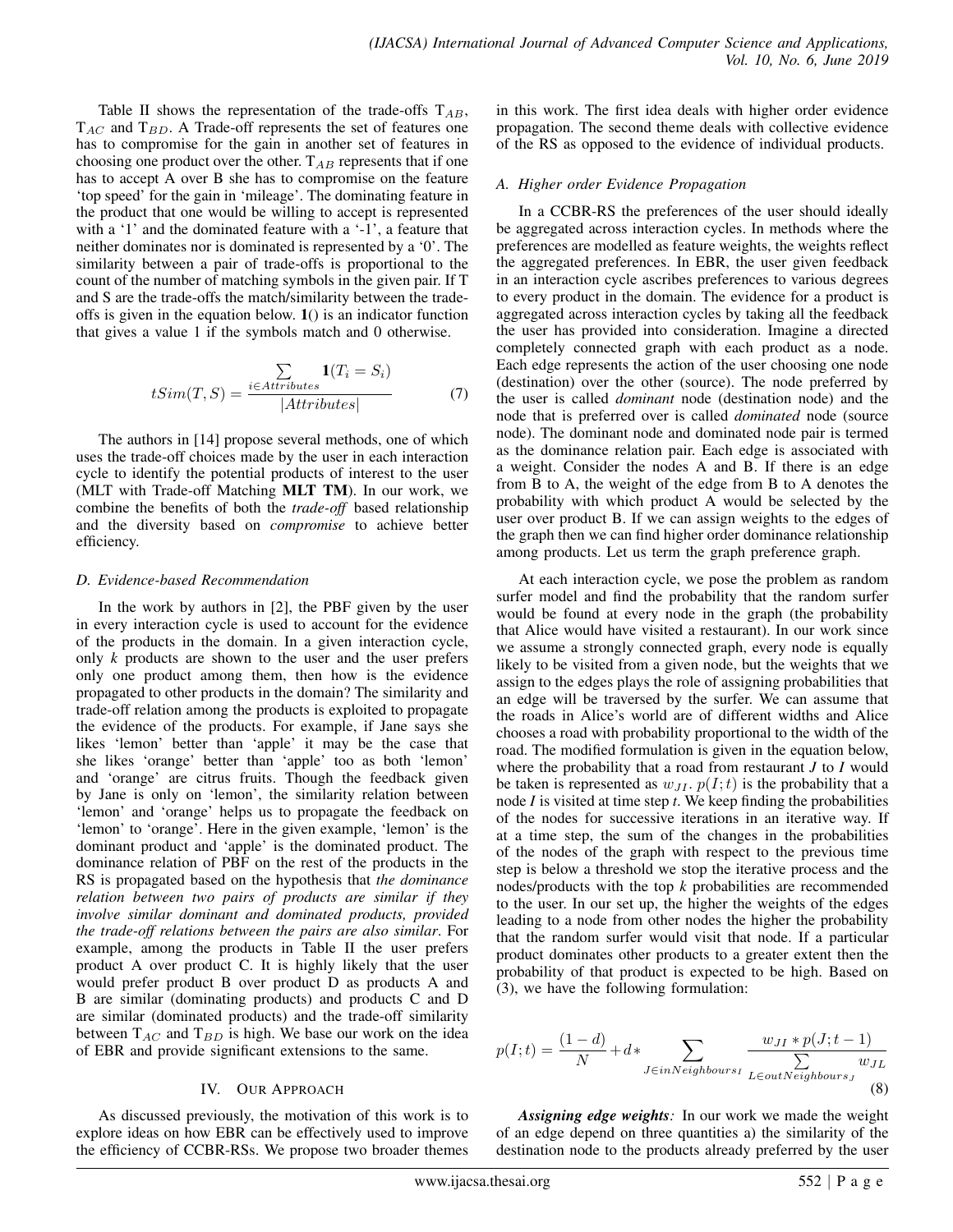TABLE III. PRODUCT-PRODUCT SIMILARITY

|   | A   | B   | C   | D   | E   |
|---|-----|-----|-----|-----|-----|
| А | 1.0 | 0.5 | 0.6 | 0.7 | 0.5 |
| B | 0.5 | 1.0 | 0.5 | 0.5 | 0.4 |
| С | 0.6 | 0.5 | 1.0 | 0.7 | 0.9 |
| D | 0.7 | 0.5 | 0.7 | 1.0 | 0.9 |
| E | 0.5 | 0.4 | 0.9 | 0.9 | 1.0 |

in previous interaction cycles; b) the similarity of the source node to the user rejected products; c) the similarity of the tradeoff one has to make in choosing the destination node over the source to the trade-offs the user has made in all the previous interaction cycles. We form  $k - 1$  dominance relation pairs by pairing PBF with each of the rejected products in every interaction cycle. Let UDR (User Dominance Relations) be the set of all the dominance relations that we have aggregated from the user through PBF, UPP (User Preferred Products) be the set all the PBFs the user has provided and  $URP$  (User Rejected Products) be the set of all products that are dominated by any of the products from  $UPP$ . The edge weights are computed based on (9), where  $w_{SD}$  denotes the weight of the edge from the Source node (S) to Destination node (D),  $R_d$ and  $R_r$  denotes the dominant product and dominated/rejected product respectively in the relation R. We term our method HEBR (Higher-order EBR).

$$
w_{SD} = \alpha * (\frac{\sum_{M \in UPP} sim(M, D)}{|UPP|} + \frac{\sum_{N \in URP} sim(N, S)}{|URP|}) + (1 - \alpha) * (\frac{R \in UDR}{|UDR|})
$$
\n(9)

*Illustration:* Consider domain where we have 5 products A, B, C, D, and E. Let us assume products A and B are shown to the user and the user has preferred A over B. Now we need to recommend products based on the feedback from the user. Let us construct the preference graph from the data we have. The product-product similarity matrix is given in Table III. The trade-off similarity of every pair of edge with the user made trade-off (A over B) is computed and let us assume it is as given in Table IV. The weights of the edges are computed based on (9). Let  $d = 0.85$ ,  $\alpha = 0.9$  and at  $t = 0$  each product is considered to be equally likely. We need to order the product C, D and E in the domain so that they can be recommended to the user. The scores for the products based on EBR are [0.525, 0.590, 0.455] corresponding to C, D and E. The scores based on HEBR for C, D and E are [0.188, 0.180, 0.194]. HEBR places E in the first place even though products C and D are more similar to the PBF (A) than E is to the PBF. E is highly similar to C and D so the evidence from C and D propagate to E making it highly probable. (We cannot talk just in terms of similarity with PBF alone, but we use it for the sake of clarity.)

*Step by step recommendation process:* The following are the steps in HEBR:

*Step 1*: The preferences of the user are expressed in terms of query Q. Q has one or more values corresponding to the

| TABLE IV. | TSIM OF PRODUCT-PRODUCT TRADE-OFF WITH |
|-----------|----------------------------------------|
|           | TRADE-OFF $T_{AB}$                     |

|   | A   | в   | C   | D   | E   |
|---|-----|-----|-----|-----|-----|
| A | 0.0 | 0.6 | 0.5 | 0.4 | 0.7 |
| B | 0.4 | 0.0 | 0.7 | 0.6 | 0.5 |
| C | 0.5 | 0.3 | 0.0 | 0.3 | 0.2 |
| D | 0.6 | 0.5 | 0.7 | 0.0 | 0.3 |
| E | 0.3 | 0.5 | 0.8 | 0.7 | 0.0 |

features in the domain.

*Step 2*: Products are ranked based on (2). The top k ranked products are recommended to the user. The user picks a product as PBF and continues her recommendation process or accepts one of the recommended products.

*Step 3*: PBF is added to the set UPP. Every product other than PBF in the RS is added to the set  $URP$ .  $k - 1$ pairs corresponding to  $k - 1$  rejected products are matched with the dominant product PBF and are added to the set  $UDR$ .

*Step 4*: A strongly connected graph 'preference graph' *G* with all the products as nodes is constructed and the weights of the edges are assigned based on (9).

*Step 5*: The probability of nodes in the graph *G* are updated based on (8) iteratively for several time steps till the sum of the difference in the probabilities of the nodes from one iteration to the next iteration is below a fixed threshold.

*Step 6*: The products with top k probability values are recommended to the user.

*Step 7*: The user picks her PBF and continues the recommendation process (back to Step 3) or accepts one of the recommended products

### *B. Evidence for Successful Recommendation*

A successful recommendation depends on the contribution of individual products as well as the collective contribution of the products. In EBR, the RS is filled with products that have higher evidence from the feedback provided by the user. The utility of the RS is approximated by the sum of the evidence scores of all the constituent products. The interaction among the products in the RS is not taken into consideration in this view. The earliest work from the literature that considers the interplay among products in RS is MLT with Adaptive Selection (MLT AS) [10]. The authors categorize the interaction cycles into 'Refine phase' and 'Refocus phase'. In 'Refine phase' the products are recommended based on only similarity, in 'Refocus phase' diverse products are recommended to the user based on bounded greedy approach [17]. They show that the efficiency of the system can be improved by methodically introducing diversity. Though the similarity of products in the 'Refocus phase' is not maximized, the efficiency of the system is expected to improve by taking into account the collective utility of the RS. We base our work on MLT TM.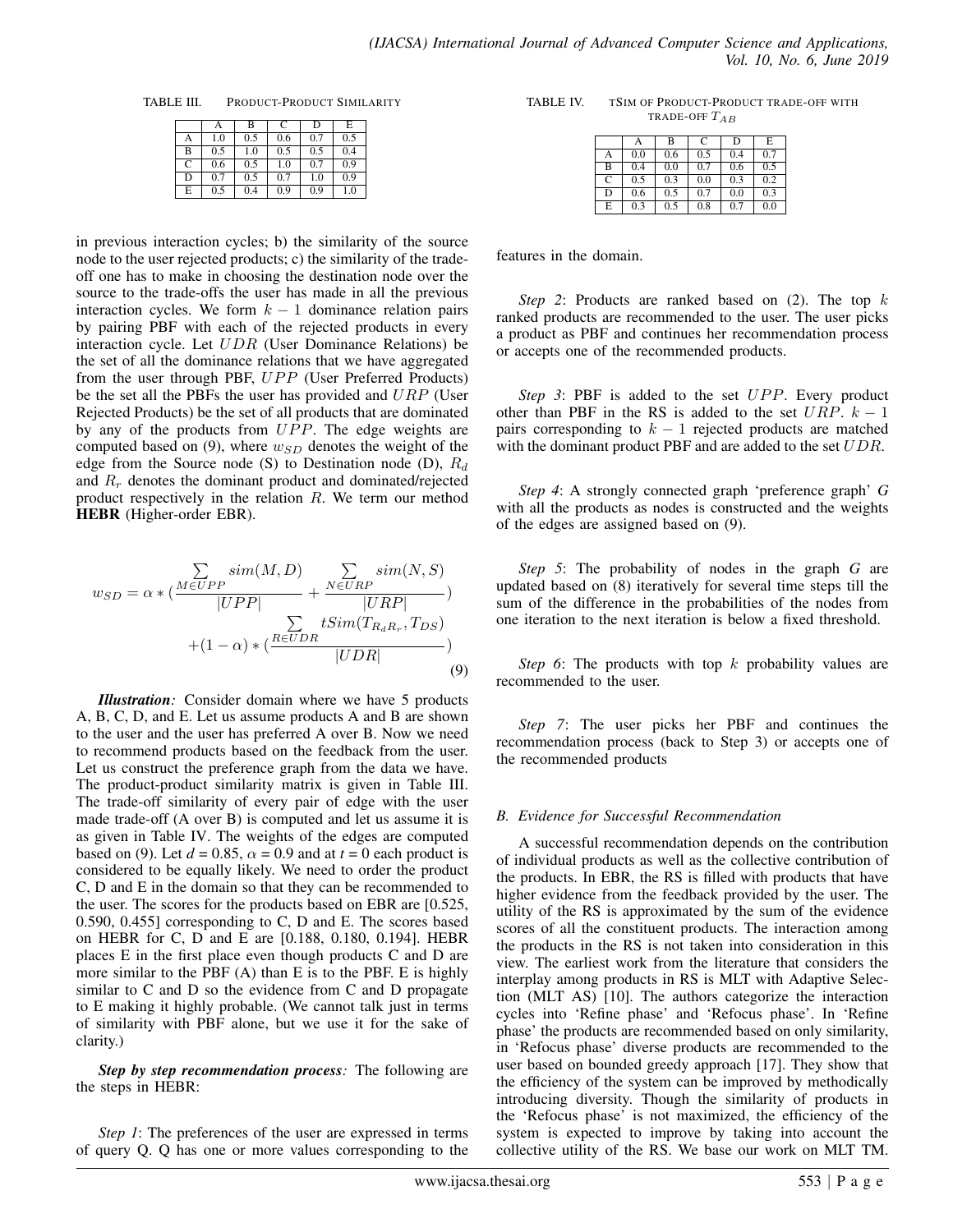We explain how MLT TM can be understood in terms of evidence maximization and enrich the method to include the effect of interaction among the products with the help of the compromise criterion.

*MLT TM in the light of EBR:* Consider the example products given in Table II. Products A and B have good fuel efficiency but lose out on power. Irrespective of the user query, just by analysing the products, one can characterize the preferences of the user who would buy each of the products. Similar to the idea used in PPRM, a prospective buyer of a sports motorcycle would prefer 'top speed' feature more than the fuel efficiency feature. Instead of using the trade-off relations to learn feature weights, MLT TM uses the features themselves to model a given user and recommend products that would better serve her need. EBR records evidence in the level of products whereas in MLT TM the evidence is aggregated in terms of features. In Table II if products C and B are shown to user and the user prefers product C then the fact that feature 'top speed' is preferred over features 'price' and 'mileage'  $(T_{CB})$  is used as evidence for promoting product D because the comparison of D with B also yields the same trade-off 'top speed' over 'mileage' and 'price'  $(T_{DB})$ . In EBR the dominance relations are used to propagate the evidence. In MLT TM, the trade-offs are used to propagate the evidence among products.

*Evidence of the recommendation set:* Compromises are subjective to the user. McSherry asserts that the compromises a user would be willing to make is not known in advance and is independent of the feature preferences of the user. CDR aims to improve the success of the system by suggesting products that are diverse with respect to the compromises they offer with respect to the user query. We propose a revised utility approximation in MLT TM that accommodates the interaction among the products in terms of compromises they offer to model the effective evidence of the RS in a better manner. We formulate two methods to realize our idea.

*Greedy Evidence Maximization (GEM):* In GEM, products are added incrementally to the RS. There are three criteria for inclusion of a product in the RS. The first criterion is similarity. If a product is more similar to the query then it is more evident that it would satisfy the requirements of the user. The second criterion is trade-off. The user preferred product in a given interaction cycle is compared against the rejected products and the corresponding trade-offs are recorded. The hypothesis in MLT TM is that a product would be useful to the given user if it makes similar trade-offs as the PBF with the user rejected products. The trade-off evidence score is given in (10), where *C* is the candidate product that we are evaluating to be included in the RS, Rejected List is the set of products in the RS other than PBF, the user preferred product PBF is represented as *P*.

$$
tradE(C, P) = \frac{\sum_{X \in RejectedList} tSim(T_{CX}, T_{PX})}{|RejectedList|}
$$
 (10)

The third criterion is different from the first two criteria. It is based on compromises. We formulate the criterion such that it ensures maximization of the utility of the RS as opposed to individual products. The Compromise Set is the set of features with respect to which the candidate product *C* compromises on the PBF/query. It is as given in (11). The compromise distance in (12) measures the dissimilarity in the compromise sets of a pair of products  $(C_1, C_2)$  with respect to the query product *P*. The compromise evidence *compE* measures the utility of *C* if it is added to the RS. Since the RS is filled incrementally when there is no product in RS the value of *compE* is taken as zero. *compE* measures the average dissimilarity in the compromises made by the candidate *C* with respect to the rest of the products included in the RS. We want the dissimilarity score to be high so that the products included in the RS have varied compromises with respect to the query. The varied compromise choices provided by the products in RS improves the utility of RS as a whole.

$$
CS(C, P) = \{i | i \in Attributes and P dominatesC with respect to i\}
$$
 (11)

compDist(C<sub>1</sub>, C<sub>2</sub>, P) = 
$$
1 - \frac{CS(C_1, P) \cap CS(C_2, P)}{CS(C_1, P) \cup CS(C_2, P)}
$$
 (12)

$$
compE(C, P, RS) = \frac{\sum_{R \in RS} compDist(C, R, P)}{|RS|}
$$
(13)

Each product in the domain is evaluated based on the combined score of the three criteria as given in (14). The product with the highest *cScore* is included in the RS. The products in RS are included in a greedy manner incrementally rather than finding the set of products that maximizes the cScore of the products in RS.

$$
cScore(C, P, RS) = \alpha * sim(P, C) + \beta * tradE(C, P) + \gamma * compE(C, P, RS)
$$
\n(14)

*Greedy Evidence Maximization Bounded (GEMB):* In GEM each product in the domain needs to be evaluated  $k$  times as the products are added incrementally. Instead of evaluating all the products in the domain every time before including a product in RS, in GEMB a) we set a bound B b) we sort the products based on similarity and trade-off evidence and evaluate only the top B products for inclusion in RS. This provides a good speed-up of the system with some loss in efficiency.

*Step by step recommendation process:* The following are the steps for the two methods:

*Step 1 and 2*: Same as in HEBR

*Step 2a (Only for GEM)*: All the products in the domain are selected for further evaluation.

*Step 2b (Only for GEMB)*: The products in the domain are sorted based on the sum of *sim* and *tradE* scores, the top B products are selected for further evaluation.

*Step 3*: The products are evaluated based on *cScore* and the product with the highest score is added to the RS.

*Step 4*: While the RS has less than *k* products repeat Step 3.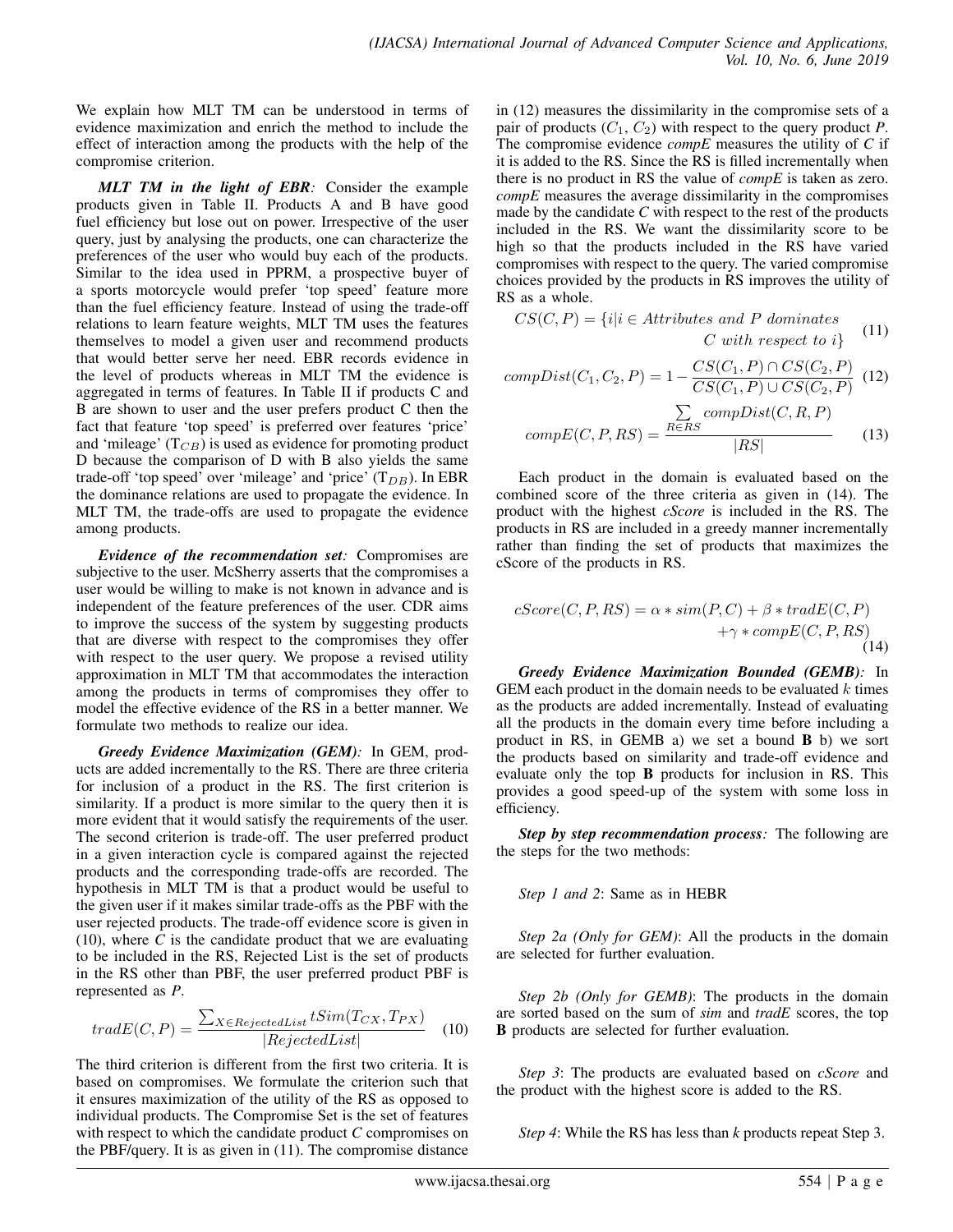*Step 5*: The user picks her PBF (PBF becomes the new query) and continues the recommendation process (back to Step 2a or 2b based on the method used) or accepts one of the recommended products

*Handling nominal attributes:* The nominal attributes are treated in the same way in all the methods proposed in this work (HEBR, GEM and GEMB). In the similarity calculation step, we give a value 1 if the attribute value matches, else we give the value 0. In trade-off representation, if both the products have the same attribute values we assign the symbol '0' else we assign '1'. While considering for compromises, if the attribute values are same then we consider it as 'no compromise' else it is assumed to have compromised.

#### V. EVALUATION AND RESULTS

We evaluate our methods with the standard evaluation procedure followed in CCBR-RSs literature [8]. It is widely used in CCBR-RS literature ([8], [9], [13], [1], [14]). We take three real-world datasets namely Camera, PC and Used Cars , each of which has 210, 120 and 956 cases respectively. All the datasets have numeric and nominal attributes. The numeric attributes of our domain are categorized into MIB or LIB features. In Camera domain, among numeric attributes 'price' and 'weight' are categorized as LIB and the rest are categorized as MIB. In Used Cars dataset, the attributes 'price' and 'miles' are categorized as LIB and the others are categorized as MIB. In PC dataset 'price' is the only LIB attribute.

### *A. Leave-one-out Evaluation Procedure*

We simulate an artificial user. We assume that one of the products in the domain ideally suits all the preferences of the user. The ideal product is removed from the domain (left-out product). We identify a product in the domain that is most similar to the left out product and set it as the 'Target product'. The left-out product is used to generate the initial query for the artificial user. A randomly chosen subset of the attribute values of the left-out product is made as the initial query of the user. We generate three levels of queries namely hard, medium and easy. The level of hardness is based on the number of attribute values included in the initial query. A hard query has only 1 attribute value, a medium query has 3 and an easy query has 5 attribute values of the left-out product.

In feedback phase, if the artificial user encounters the 'Target' product in the RS the recommendation process stops and the number of interaction cycles taken to identify the product of interest is recorded else the product that is most similar to the left-out product is selected from the RS as the PBF. The PBF becomes the query for the next interaction cycle. The product to be left out is selected randomly from the domain and the Target product is fixed, the 3 levels of queries are generated from the left-out product and the recommendation process is simulated using the artificial user. This process is repeated 1000 times in each of the domains used for evaluation. The average number of cycles taken to reach the 'Target' product is calculated separately for each of the levels (hard, medium and easy) of queries. We compare HEBR against EBR

to evaluate the effect of higher-order evidence propagation. The GEM and GEMB methods are compared against MLT TM to evaluate the effect of maximizing the evidence of RS considering the interaction among products. We have also compared our methods against MLT and MLT-AS.

## *B. Results*

Tables V, VI and VII display the comparison of HEBR against EBR along with MLT and MLT AS. Tables VIII, IX and X display the comparison of GEM and GEMB against EBR along with MLT and MLT AS. The 1000 queries in each query level (hard, medium and easy) are split into 10 partitions of 100 queries per partition and the difference in averages are tested for statistical significance (paired t-test with  $p < 0.05$ ). The results in bold are significantly better than the rest.

TABLE V. EFFICIENCY IN PC DATASET (THE LESSER THE AVERAGE CYCLE LENGTH THE BETTER)

| <b>Ouery Size</b> | MLT  | MLT AS | EBR  | <b>HERR</b> |
|-------------------|------|--------|------|-------------|
|                   | 8.29 | 6.09   | 4.08 | 3.76        |
|                   | 6.14 | 4.22   | 3.20 | 3.28        |
|                   | 3.67 | 2.19   | 1.97 | 2.31        |

| TABLE VI. | EFFICIENCY IN CAMERA DATASET (THE LESSER THE |
|-----------|----------------------------------------------|
|           | AVERAGE CYCLE LENGTH THE BETTER)             |

| <b>Ouery Size</b> | MLT  | MLT AS | <b>ERR</b> | <b>HERR</b> |
|-------------------|------|--------|------------|-------------|
|                   | 1141 | 6.90   | 5.13       | 4.72        |
|                   | 9.54 | 5.89   | 4.64       | 4.51        |
|                   | 6.42 | 4.04   | 3.59       | 3.83        |

TABLE VII. EFFICIENCY IN CAR DATASET (THE LESSER THE AVERAGE CYCLE LENGTH THE BETTER)

| <b>Ouerv Size</b> | MLT   | MLT AS | EBR  | <b>HERR</b> |
|-------------------|-------|--------|------|-------------|
|                   | 24 42 | 14.32  | 9.28 | 7.68        |
|                   | 19.18 | 10.91  | 7.55 | 7.45        |
|                   | 15.12 | 8.08   | 5.85 | 6.58        |

TABLE VIII. EFFICIENCY IN PC DATASET (THE LESSER THE AVERAGE CYCLE LENGTH THE BETTER)

| <b>Ouery Size</b> | MI T | MLT AS | <b>MLT TM</b> | <b>GEM</b> | <b>GEMB</b> |
|-------------------|------|--------|---------------|------------|-------------|
|                   | 8.29 | 6.09   | 5.50          | 4.72       | 4.20        |
|                   | 6.14 |        | 3.96          | 3.52       | 3.31        |
|                   | 3.67 | 2.19   | 2.19          | 1.99       | 2.01        |

TABLE IX. EFFICIENCY IN CAMERA DATASET (THE LESSER THE AVERAGE CYCLE LENGTH THE BETTER)

| <b>Ouery Size</b> | MLT   | MLT AS | <b>MLT TM</b> | <b>GEM</b> | <b>GEMB</b> |
|-------------------|-------|--------|---------------|------------|-------------|
|                   | 11.41 | 6.90   | 6.28          | 4.99       | 5.00        |
|                   | 9.54  | 5.89   | 5.45          | 4.66       | 4.64        |
|                   | 6.42  | 4.04   | 3.94          | 3.41       | 3.64        |

TABLE X. EFFICIENCY IN CAR DATASET (THE LESSER THE AVERAGE CYCLE LENGTH THE BETTER)

| <b>Ouery Size</b> | MI T  | MLT AS | <b>MLT TM</b> | <b>GEM</b> | GEMB  |
|-------------------|-------|--------|---------------|------------|-------|
|                   | 24.42 | 14.32  | 12.14         | 10.47      | 1.57ء |
|                   | 19.18 | 10.91  | 9.64          | 8.15       | 9.26  |
|                   | 15.12 | 8.08   | 7.53          | 6.20       | 7.07  |

### *C. Discussion*

HEBR performs better than EBR for hard queries in all the three datasets but on easier queries, the higher order evidence propagation degrade the efficiency. The performance of HEBR

<sup>1</sup>http://www.mycbr-project.org/download.html